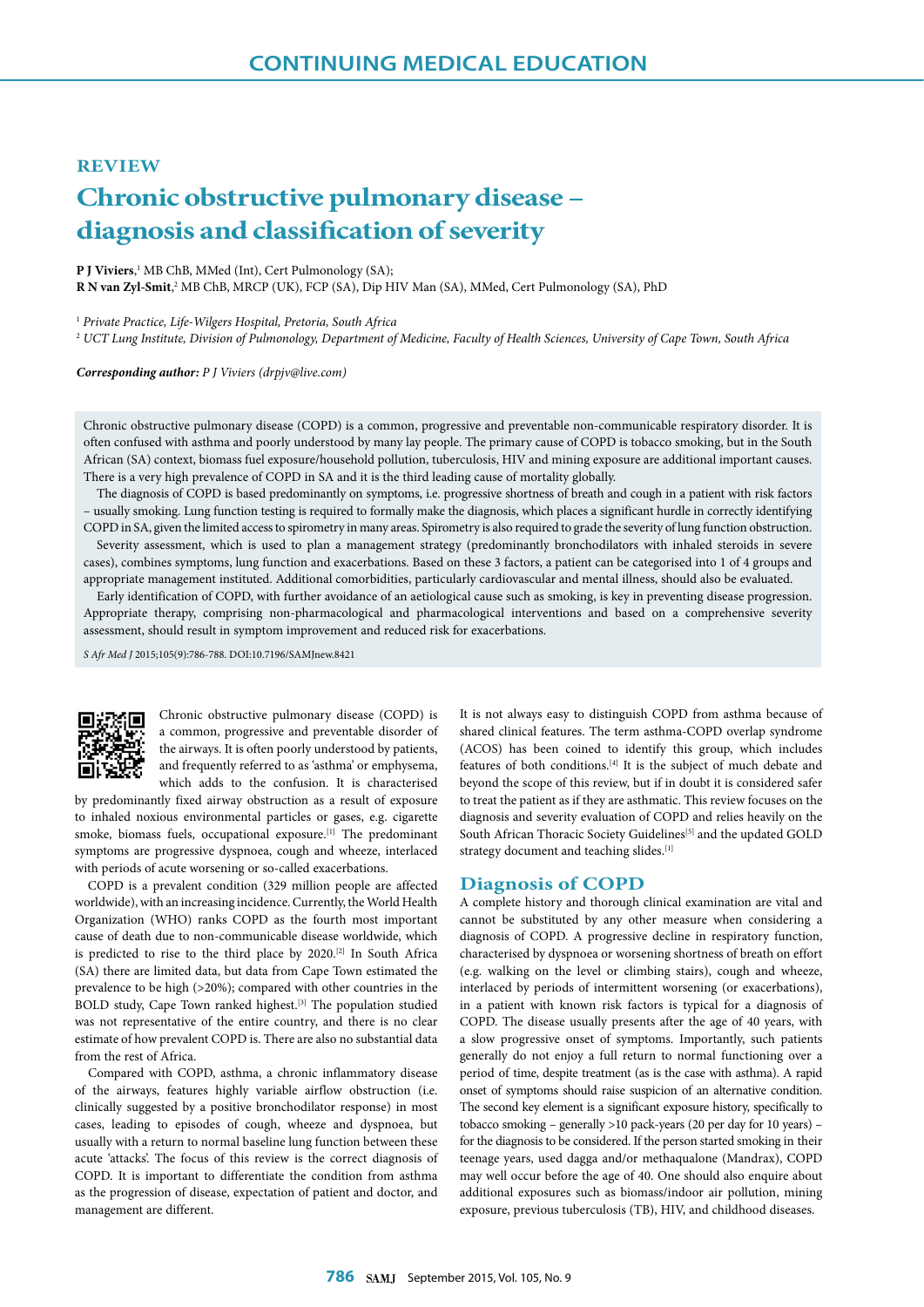Clinical examination is characterised by hyperinflation, reduced breath sounds and possibly expiratory wheezing. Be certain to look for clubbing and lymphadenopathy, as the risk of cancer is high in heavy smokers. Findings on clinical examination often parallel disease severity in advanced cases; a myriad of clinical signs might be quite obvious (e.g. sarcopenia, pursed-lip breathing, a tripod stance, soft-to-absent breath sounds), but in the earlier stages there might be a paucity of clinical findings. The presence of signs of right heart failure/cor pulmonale (raised jugular venous pressure, hepatomegaly and peripheral oedema) and cardiac arrhythmias (e.g. atrial fibrillation) should be sought, as these require additional management and in most cases prompt referral.

A major stumbling block to the correct diagnosis of COPD is the requirement for spirometry. The use of this technique is recognised by international and local guidelines; without it a diagnosis cannot be confirmed. Airway obstruction is spirometrically defined as the forced expiratory volume in 1 second  $(FEV_{1})$ /forced vital capacity (FVC) ratio <0.7, with an absolute value of  $FEV<sub>1</sub> < 80%$  of predicted for age, gender and height. Clinicians are urged to refer to the published guidelines on the practical use of office spirometry.<sup>[6]</sup> The post-bronchodilator  $\text{FEV}_1$  is also used to grade the severity of obstruction, which is important when deciding on management. This is percentage-predicted  $\text{FEV}_1$ , not the severity of the ratio that is used to grade lung function impairment. Lung function may help to distinguish a COPD patient from one with asthma, but reversibility or the lack thereof does not rule out either. Lung function must be viewed against the clinical picture. Reversibility of >12%/200 mL occurred in >50% of patients enrolled in the large UPLIFT COPD study, but reversibility does not always help to differentiate asthma from COPD.[7]

A chest radiograph may depict features of hyperinflation, but does not distinguish between asthma and COPD. The value of an initial chest radiograph during work-up is mainly in screening for additional or alternative lung pathology, such as malignancy, parenchymal disease (pulmonary fibrosis), or previous TB with scarring, but is not a prerequisite to start therapy. High-resolution computed tomography (HRCT) scanning of the chest is excellent for anatomical assessment in COPD, as it can precisely locate and categorise emphysema. Its use is limited by the high cost and lack of general



*Fig. 1. Global Initiative for Chronic Obstructive Lung Disease classification of COPD severity. Evaluation of symptoms and breathlessness (x-axis), lung function (y-axis, left) and exacerbation history (y-axis, right) provides a combined severity assessment upon which to base a treatment strategy (CAT = COPD assessment test; mMRC = modified Medical Research Council dyspnoea scale; GOLD classification of airflow limitation 1 and 2 FEV, ≥50% predicted, 3 and 4 FEV, <50% predicted). (From the* Global Strategy for Diagnosis, Management and Prevention of COPD 2015*, © Global Initiative for Chronic Obstructive Lung Disease (GOLD), all rights reserved. Available from http://www.goldcopd.org.)*

availability, and it is not required for the diagnosis of COPD in the vast majority of cases.

Oxygen saturation or arterial blood gas determination is useful in severe disease, where respiratory failure is suspected and long-term home oxygen is being considered. In patients who present very early or have a family history of COPD, consider testing for alpha-1 antitrypsin deficiency.

## **Assessment of severity**

COPD and asthma are graded according to severity, and management recommendations are based on severity categories. Traditionally, management was decided on by lung function severity alone, but there has been a growing realisation that  $\mathrm{FEV}_1$  and clinical symptoms correlate poorly; therefore, other factors are integrated into the severity grading. The second conceptual change is that severity is 'graded' rather than 'staged', as patients do not necessarily move linearly from one stage to another over time.

The South African Thoracic Society Guidelines<sup>[5]</sup> and the GOLD strategy document<sup>[1]</sup> both incorporate assessments of  $FEV<sub>1</sub>$  and dyspnoea; however, the presence of exacerbations is prominent in the newer GOLD guidelines. We focus on these as the most current approach to severity assessment. Based on the severity grading,

appropriate therapy with bronchodilators and inhaled steroids (in severe cases) may then be instituted. For all grades of severity, smoking cessation, structured exercise plans, good nutrition and vaccination should be considered as part of a holistic treatment plan.

The GOLD 'square box' is the focus of the assessment and may be daunting at first, but once used it is relatively easy (Fig. 1). It is easiest to follow a step-wise approach:

#### **1. Assess symptoms and breathlessness**

Either the COPD assessment test (CAT)<sup>[8]</sup> or the modified Medical Research Council (mMRC) dyspnoea scale (Fig. 2) may be used.[1] Patients can fill in the CAT or mMRC form in the waiting room prior to seeing the doctor, saving valuable consultation time. It also allows for objective assessment of symptoms/dyspnoea severity over time. The form is available in several local languages. For the mMRC the cut-off of ≥2 can be simply defined as not being able to keep up with a healthy peer. This assessment places the patient left or right of the centre line (Fig. 1).

## **2. Evaluate the severity of lung function** In patients with a post-bronchodilator  $\text{FEV}_1$ /

- FVC ratio  $< 0.70$ :
- GOLD 1: Mild  $FEV_1 \ge 80\%$  predicted
- GOLD 2: Moderate  $\text{FEV}_1$  <80% to  $\geq$ 50% predicted